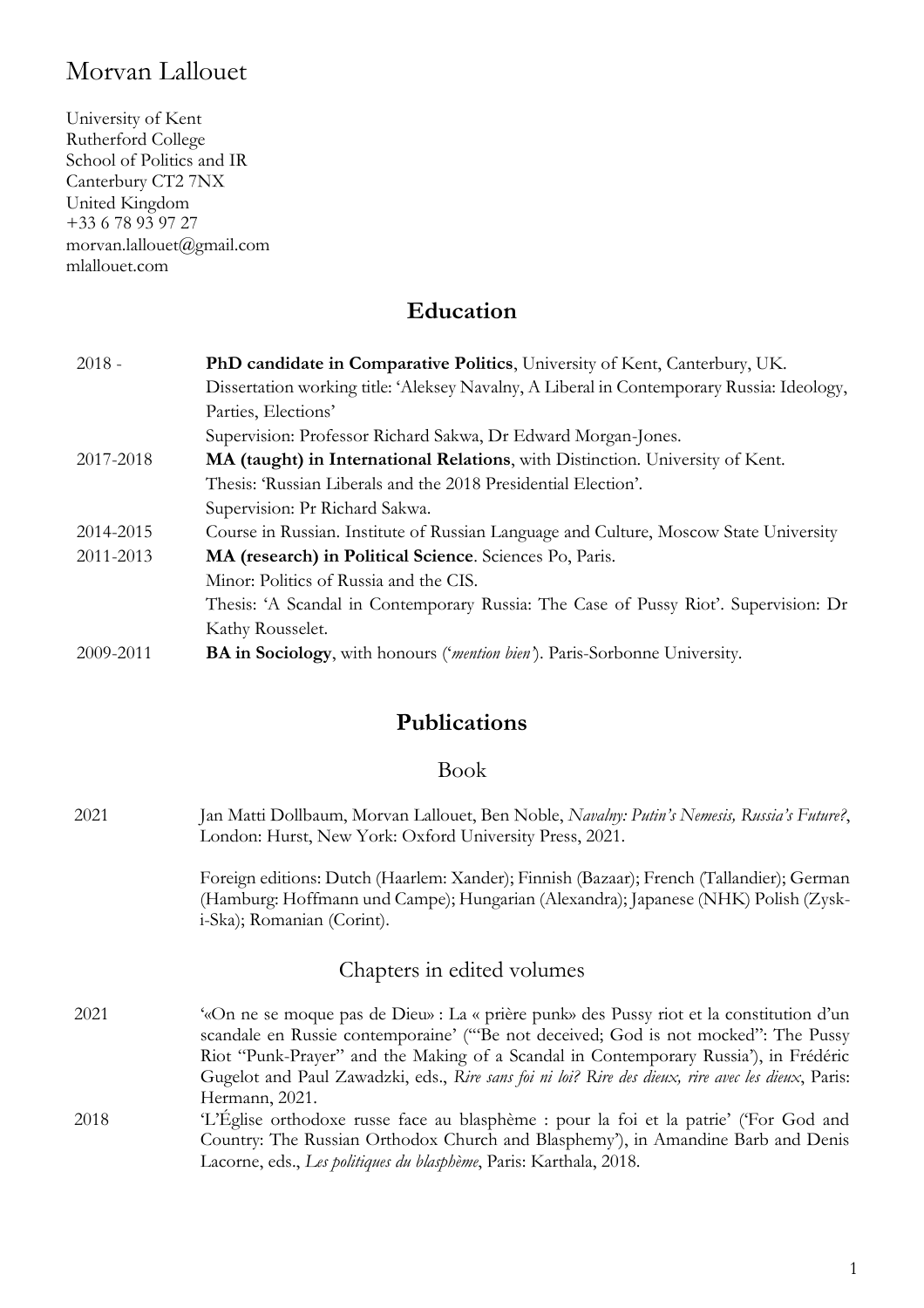### **Funding and Awards**

- 2021 *Financial Times Politics Books of 2021*, for: Jan Matti Dollbaum, Morvan Lallouet, Ben Noble, *Navalny: Putin's Nemesis, Russia's Future?*, London: Hurst, 2021.
- 2017-2021 ESRC, South East Network for Social Sciences (SeNSS) Doctoral Training Partnership, feesonly scholarship, 4 years. University of Kent Award, School of Politics and IR Research Scholarship (maintenance grant).
- 2017 Travel grant to the 'Dimensions and Challenges of Russian Liberalism' international workshop, RESET, University of Turin.

### **Teaching experience**

2019-2020 **Political research and analysis**. Introduction to quantitative methods in political science, using SPSS. University of Kent. Module convenor: Dr Raluca Popp. **Russian politics. (**Replacements) Module Convenor: Pr Richard Sakwa.

### **Conference presentations**

- 2021 The Rise and Fall of the Russian Liberal Intelligentsia, 1987-1993 (Roundtable), ICCEES 10<sup>th</sup> World Congress, Montréal.
- 2019 'Penalty, Forgiveness, Secularism: Constants and Paradoxes in the Attitude of the Russian Orthodox Church on Blasphemy', 'Politics of Blasphemy' conference, Graduate Institute of International and Development Studies, Geneva.
- 2019 'Alexey Navalny: Beyond Nationalism and Liberalism', annual BASEES conference, Cambridge. Panel organized: 'The Flow of Russian Ideas: Political Ideologies and Actors, at home and abroad', with Maxime Audinet (Université Paris X Nanterre), Juliette Faure (Sciences Po, Paris), chair: Prof Richard Sakwa (University of Kent).
- 2018 'Locating Liberals in the Russian Political Field: The Case of the 2018 Presidential Election', ASEEES Conference, Boston.
- 2016 'Blasphemy in Contemporary Russia: from Pussy Riot to the Criminalization of Offences to Believers' Feelings', 'Politics of Blasphemy' conference, CERI-Sciences Po, Paris.
- 2015 'The Law Criminalising 'Offences to Religious, Feelings' in the Discourse of the Russian Orthodox Church', 'Post-Soviet Secularities' conference, CERI-Sciences Po, Paris.
- 2015 'Pussy Riot's Punk Prayer and the Making of a Scandal in Contemporary Russia', annual conference of the French Association of Social Sciences Studies of Religion, Paris.

### **Media**

### Interviews and comments

In English (BBC World Service, Times Radio, LBC, *The Washington Post Monkey Cage*, etc.); in French (*Libération*, *La Croix*, Radio Classique, RTL, RFI, RTS, etc.); in Russian (Ekho Moskvy, TV Rain, etc.)

### Articles

2021 Jan Matti Dollbaum, Morvan Lallouet, Ben Noble, 'Alexei Navalny, "Smart Voting," and the 2021 Russian State Duma Elections', *Russian Analytical Digest*, n°271, October 2021 Jan Matti Dollbaum, Morvan Lallouet, Ben Noble, 'Alexei Navalny was poisoned one year ago. His fate tells us a lot about Putin's Russia.', *The Washington Post - Monkey Cage*, 20 August.